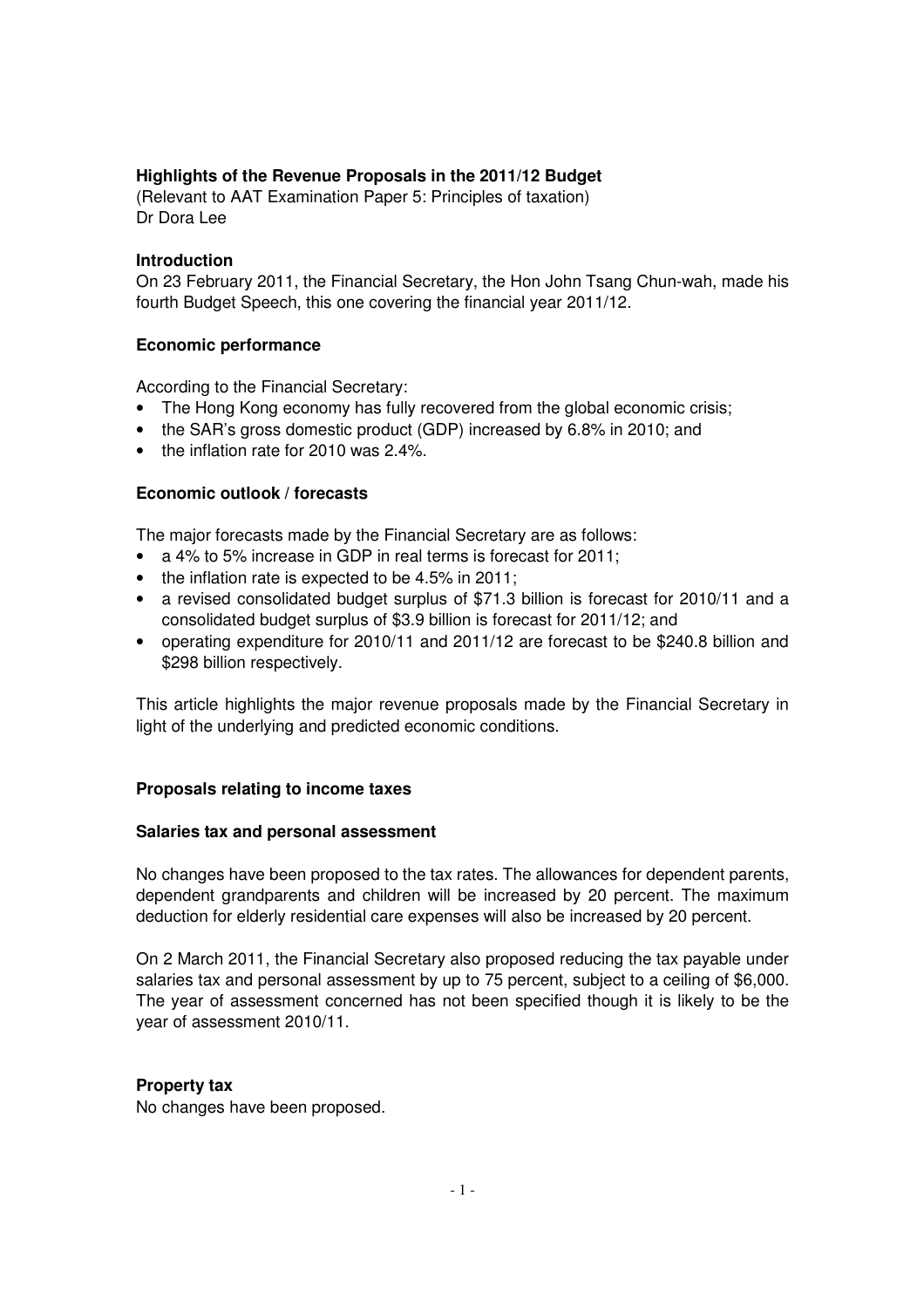### **Profits tax**

No changes have been proposed

A summary showing the personal allowances and deductions for the years of assessment 2010/10 and 2011/12 is shown in Table A.

| <u>iable A. Fersoniai alluwantes and deductions</u>                       |           |         |  |  |  |
|---------------------------------------------------------------------------|-----------|---------|--|--|--|
| Year of assessment                                                        | 2011/12   | 2010/11 |  |  |  |
|                                                                           | \$        | \$      |  |  |  |
| <b>Personal allowances</b>                                                |           |         |  |  |  |
| <b>Basic</b>                                                              | 108,000   | 108,000 |  |  |  |
| Married person's                                                          | 216,000   | 216,000 |  |  |  |
| Single parent                                                             | 108,000   | 108,000 |  |  |  |
|                                                                           |           |         |  |  |  |
| Child                                                                     |           |         |  |  |  |
| $1st$ to 9 <sup>th</sup> child (each)                                     |           |         |  |  |  |
| Year of birth                                                             | *120,000  | 100,000 |  |  |  |
| Other years                                                               | $*60,000$ | 50,000  |  |  |  |
| Dependent parent/grandparent (aged 60 or more, or eligible                |           |         |  |  |  |
| for government's disability allowance)                                    |           |         |  |  |  |
| <b>Basic</b>                                                              | *36,000   | 30,000  |  |  |  |
| Additional (for dependant living with taxpayer)                           | *36,000   | 30,000  |  |  |  |
|                                                                           |           |         |  |  |  |
| Dependent parent/grandparent (aged 55-59)                                 |           |         |  |  |  |
| <b>Basic</b>                                                              | *18,000   | 15,000  |  |  |  |
| Additional (for dependant living with taxpayer)                           | $*18,000$ | 15,000  |  |  |  |
|                                                                           |           |         |  |  |  |
| Dependent brother/sister                                                  | 30,000    | 30,000  |  |  |  |
|                                                                           |           |         |  |  |  |
| Disabled dependant                                                        | 60,000    | 60,000  |  |  |  |
|                                                                           |           |         |  |  |  |
| <b>Deductions</b>                                                         |           |         |  |  |  |
| Self-education expenses                                                   | 60,000    | 60,000  |  |  |  |
| Home loan interest                                                        | 100,000   | 100,000 |  |  |  |
| Elderly residential care expenses                                         | *72,000   | 60,000  |  |  |  |
| Contribution to recognized retirement scheme                              | 12,000    | 12,000  |  |  |  |
| Approved charitable donations                                             | 35%       | 35%     |  |  |  |
| *As proposed by the Financial Secretary in his Budget Speech for 2011/12. |           |         |  |  |  |

| Table A: Personal allowances and deductions |  |  |
|---------------------------------------------|--|--|
|---------------------------------------------|--|--|